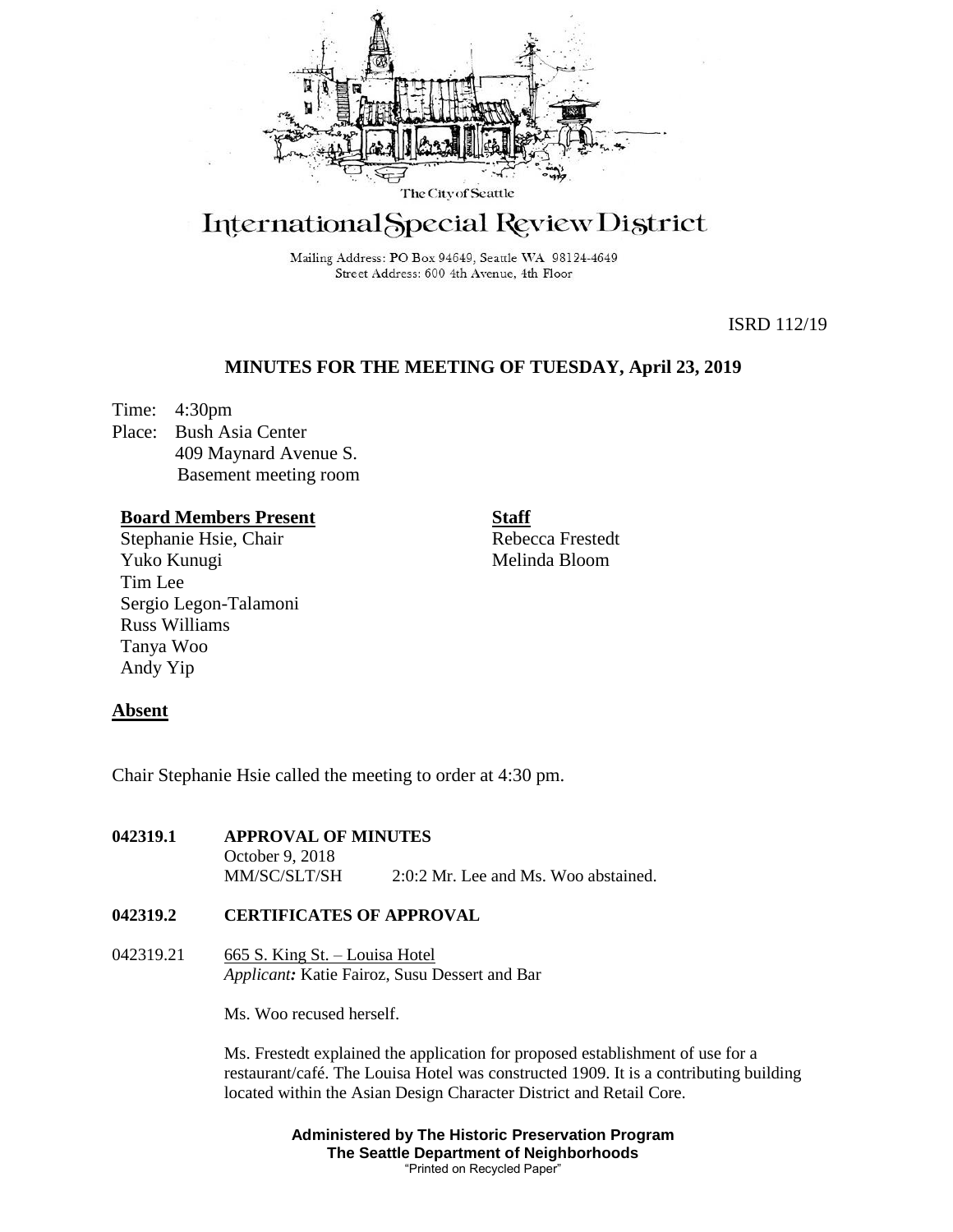Applicant Comment:

Katie Fairoz, SuSu, explained she is Executive Chef of the new dessert bar, Thai rolled ice cream with eclectic Southeast Asian-style flavors. They will also offer wine, beer and cider. They will be open from  $9:00 \text{ am} - 10:00 \text{ pm}$ .

Ms. Hsie asked about the high countertop along the storefront as it relates to visibility.

Ms. Fairoz said they will leave is as open as possible; there is floor to ceiling glass along King and Maynard. She said there is visibility in to allow view of people making desserts.

Mr. Legon-Talamoni asked about signage.

Ms. Fairoz said they will have signage but aren't ready yet.

There was a brief discussion about the door swing, ADA requirements and options shown in the plan.

Public Comment: There was no public comment.

Board Deliberation:

Ms. Frestedt suggested that because different options were explored, approval could be conditioned on final review of door swing.

Ms. Hsie said today's review is for use only. She said all three layouts keep transparency and provide activation. She suggested approval with final floor plans to staff.

Mr. Legon-Talamoni concurred; he cited SMC 23.66.332 B and said all three comply.

Action: I move that the International Special Review District Board recommend approval of a Certificate of Approval for use at 665 S. King St. conditioned that the applicant submit final floorplan and confirm door swing at King Street entrance.

The Board directs staff to prepare a written recommendation of approval, based on consideration of the application submittal and Board discussion at the April 23, 2019 public meeting, and forward this written recommendation to the Department of Neighborhoods Director.

This action is based on the **following applicable sections of the International Special Review District Ordinance:** 

**SMC 23.66.320- Permitted Uses SMC 23.66.326 – Street-level Uses**

MM/SC/SLT/TL 3:0:1 Motion carried as amended. Ms. Woo recused herself.

Ms. Hsie suggested signage/graphics be multi-lingual, use of Chinese language and characters, neon, color, and consider transparency.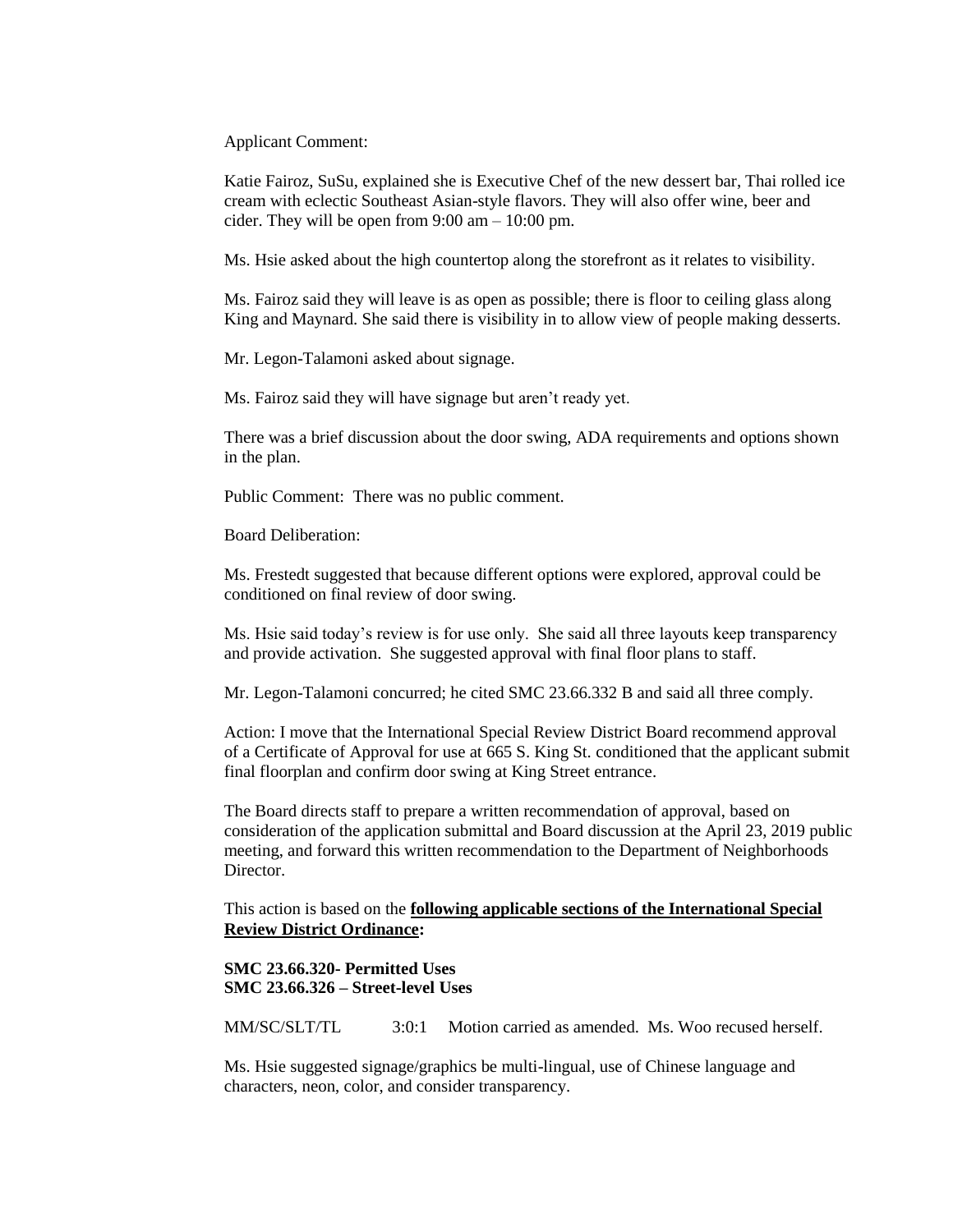#### **042319.3 BOARD BUSINESS**

Ms. Frestedt welcomed Tanya Woo to the board.

Ms. Frestedt said she is planning a retreat and passed out materials from previous retreats. She explained compliance would be a focus as. She said that neither DON nor the ISRD has authority to do enforcement part. She said she worked with business and property owners to come under compliance and SDCI does enforcement. She said without approval, there could be fines up to \$500/day. She said retreat would cover SOI, what are characterdefining features.

Ms. Frestedt provided an update on the Design Guideline review process to date. She said Schemata will be invited to give presentation to board; it will provide community opportunity to question and comment.

Mr. Legon-Talamoni noted the Design Review Board (DRB) now mandates community outreach.

Ms. Frestedt said she wasn't sure why historic districts were omitted. She said the ISRD is often more rigorous in its request for outreach than the DRB. Because of the unique nature of the neighborhood, the board has the ability to request additional information from applicant. She said it is important that those in the community do the same level of outreach as developer from outside the community.

Mr. Lee asked about language issues.

Ms. Frestedt said she met with the City Historic Preservation Officer about translation of agendas and providing interpretation at meetings. She said a dozen elders attended a recent meeting and needed interpretation; she was not aware they were coming do did not arrange for interpretation. She said clearer communication is needed prior to meeting and if interpretation is requested, it will be provided. She said that since that meeting, interpretation has been available for meetings where new construction projects are presented, and it has not been needed. She said there is a commitment and responsibility to the community, but questioned if that is the best use of resources and tax payer dollars when not needed. She said she will make it clearer on the agenda that if interpretation is needed and that she be notified within three days of meeting. She said she was interested in feedback from community about when and where it is needed most.

Mr. Lee asked if the developer could be required to provide it.

Ms. Frestedt said it is important to make sure interpretation is non-biased and certified, so it should be arranged by the City.

Mr. Lee said there is a pool of certified interpreters in the city.

Ms. Frestedt said it is a bigger citywide policy discussion, including the appearance of conflicts.

Mr. Legon-Talamoni said the DRB allows applicants administrative review of affordable housing and asked if there has been any discussion about that.